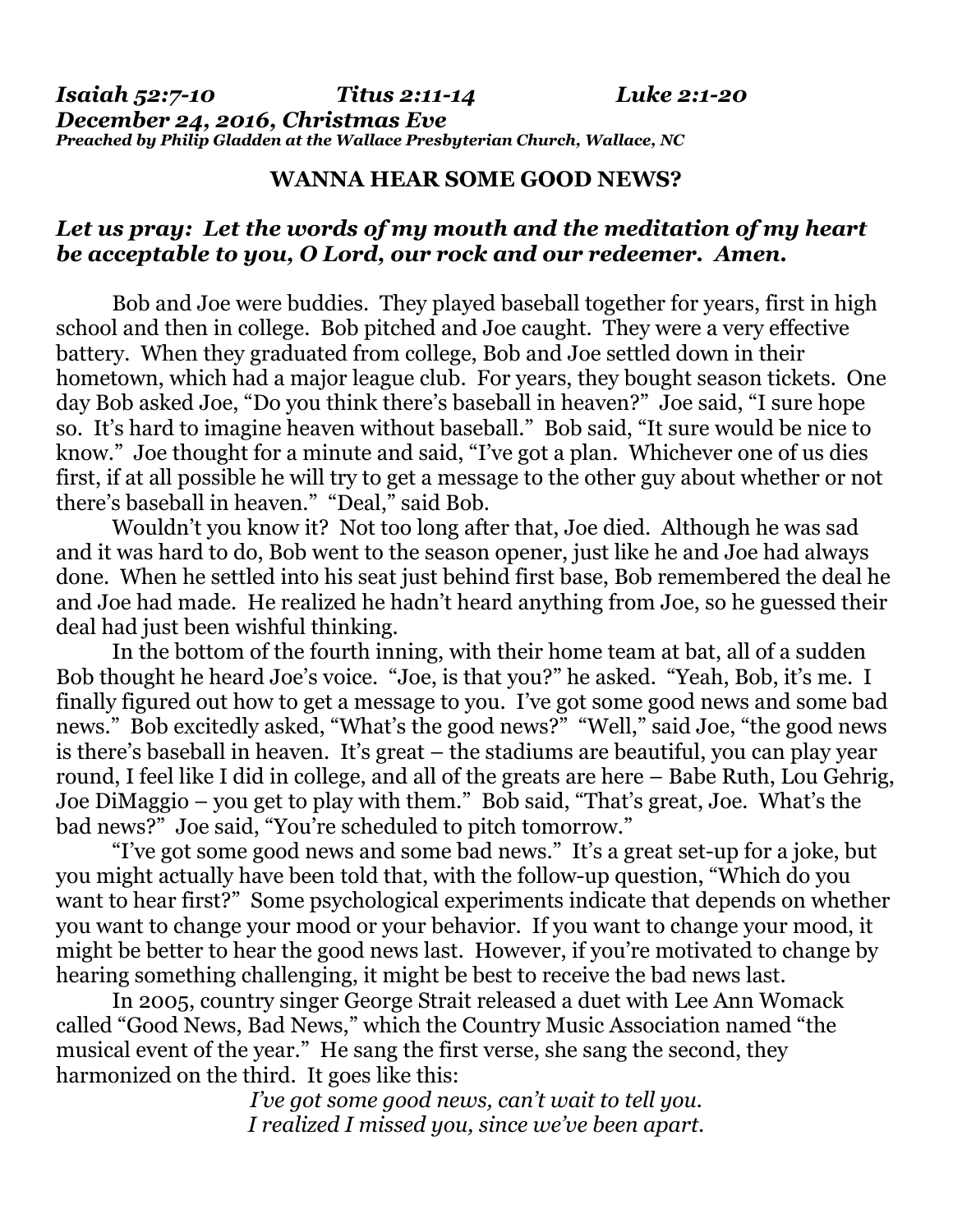*I just needed time, to make up my mind, But I'm in love with you with all my heart. I've got some good news.*

*I've got some bad news, I don't know how to break to you. I found someone new since we've been apart. I had too much time, and he took you off my mind, And I'm in love with him with all my heart. I got some bad news.*

> *And I guess all is fair in love and war . . . Someone wins, but someone wins more. You never know what time will do. All I know is I've got some good news. I've got some bad news.*

 I don't have to tell you the bad news tonight. It's all around us. You can't turn on the TV or read a newspaper or watch the news online without being overwhelmed with bad news. Tonight, all I know is I've got some good news. Wanna hear some good news?

 "In that region there were shepherds living in the fields, keeping watch over their flock by night. Then an angel of the Lord stood before them, and the glory of the Lord shone around them, and they were terrified. But the angel said to them, 'Do not be afraid; for see – I am bringing you good news of great joy for all the people: to you is born this day in the city of David a Savior, who is the Messiah.'" (Luke 2:10-11)

 This is the gospel – literally! The messenger who brings "good news" is an evangelist. Really, the angel says to the shepherds, "Do not be afraid; for see – I am evangelizing you! – I am bringing you good news!" Notice that the angel doesn't say to the shepherds, "I have some good news and I have some bad news. Which do you want to hear first?"

 When Jesus was born, there was a man whose birth was also hailed as "good news" (but in hindsight). Luke tells us, "In those days a decree went out from Emperor Augustus that all the world should be registered." That wasn't his real name – Emperor Augustus – those are titles that mean "great or venerable Caesar." His real name was Gaius Octavius. Archaeologists have found in the ancient city of Ephesus a gate that was built around the time of Jesus' birth that has an inscription that dedicates the structure to Caesar Augustus, who is identified as "son of God." Two stone tablets from around 9 B.C., found in the marketplace of the old town of Priene, Turkey in Asia Minor, tell of a decree of the Greek Assembly in the province of Asia that hails Augustus as "a savior who has made war to cease and who shall put everything in peaceful order" and says that "the birthday of our God signaled the beginning of Good News for the world because of him." In Augustus' honor, Greeks in Asia began to reckon their calendar years from September 23, the birthday of Caesar.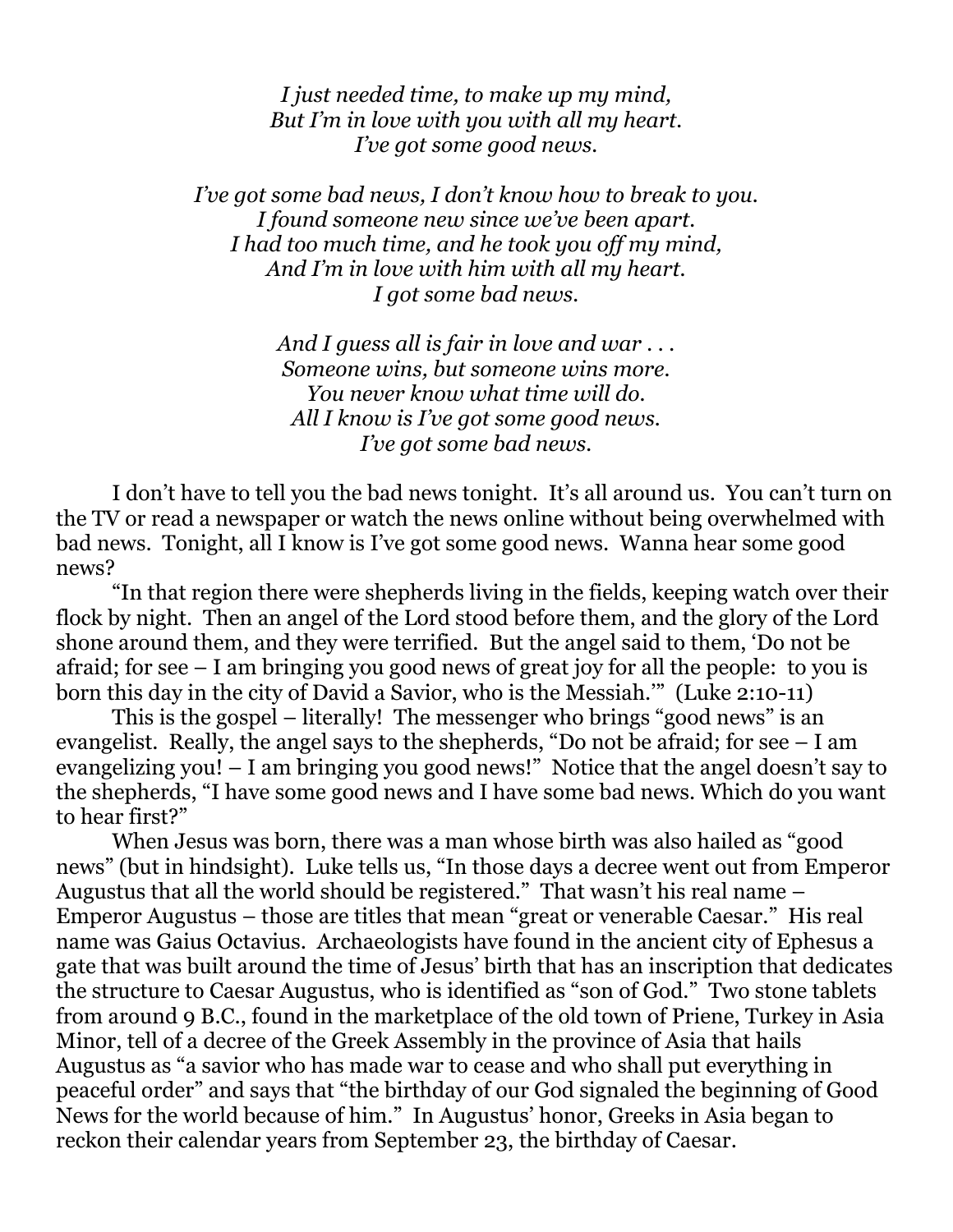Emperor Augustus was hailed as the father of a new era and the divine son of the god Julius Caesar. His rule was known as the Augustan era of peace and prosperity. The great Roman poet, Virgil, said of Augustus, "Behold, at last, that man, who was foretold . . . Augustus Caesar, kindred unto Jove, who brings with him a golden age . . . His sway shall extend into India and Africa, and he shall stretch the dominion of the Romans beyond the sun and stars." Virgil described an age under Augustus "in which nature provides its bounty unaided: cows bring milk uncalled, soil puts up grain without sowing, and even sheep grow their wool in purples and yellows to spare the man the effort of dyeing them."

 But the "good news" of Emperor Augustus' birth and reign was really bad news for the many, many people who were killed or put into submission so Caesar could rule with an iron fist, especially the people who lived in the city of David, which is called Bethlehem, in the land of Judah. Augustus consolidated his power by being ruthless and by distracting his subject people from his ultimate power grab with his grandiose building programs. Of course, those buildings were financed by the taxes that crushed the ordinary people.

 How ironic and radical and dangerous it was for Luke to begin his story about Jesus' birth telling us about Emperor Augustus, whose own birth was hailed as "good news," ordering everyone to follow his will, only to share a few verses later the starkly contrasting message of the angel: "I am bringing you great news of great joy for all the people: to you is born this day in the city of David a Savior, who is the Messiah."

Wanna hear some good news?

 The heavenly host praises God and says, "Glory to God in the highest heaven . . ." This is the eternal "glory of the Lord [that] shone around [the shepherds]." This is not the fading glory of the Roman legions marching off to conquer other peoples, a glory that, as great as it was at the time, now lies in the dust of history.

Wanna hear some good news?

 The angel proclaims good news of great joy for all the people. This Jesus will save his people from their sins; he is the Savior for all the people. He is not like Emperor Augustus, who demanded total loyalty under threat of death.

Wanna hear some good news?

 This Savior, *this* Son of God, brings peace, the peace of God that passes all understanding. This is not the Pax Romana of Emperor Augustus, who kept the empire on an even keel by brute force and sheer domination.

What a contrast! One writer puts it this way, "If it were up to Caesar, you would not dare to: think of responsibilities to any Lord other than Caesar; glorify any Lord other than Caesar; even hint at challenging Caesar's authority. If it were up to Caesar, the tables of the powerful would never be overturned. When Caesar hears a story like [the Christmas story], he knows only to crush it, to crucify it. Yet in the starlight of those Palestinian hills and in the candlelight of a [Christmas Eve communion service], we can glimpse a new reality: where peace comes not from armies, but from justice; where sin withers in the face of truth; where mercy rules the arena of human society; and where love conquers fear."1